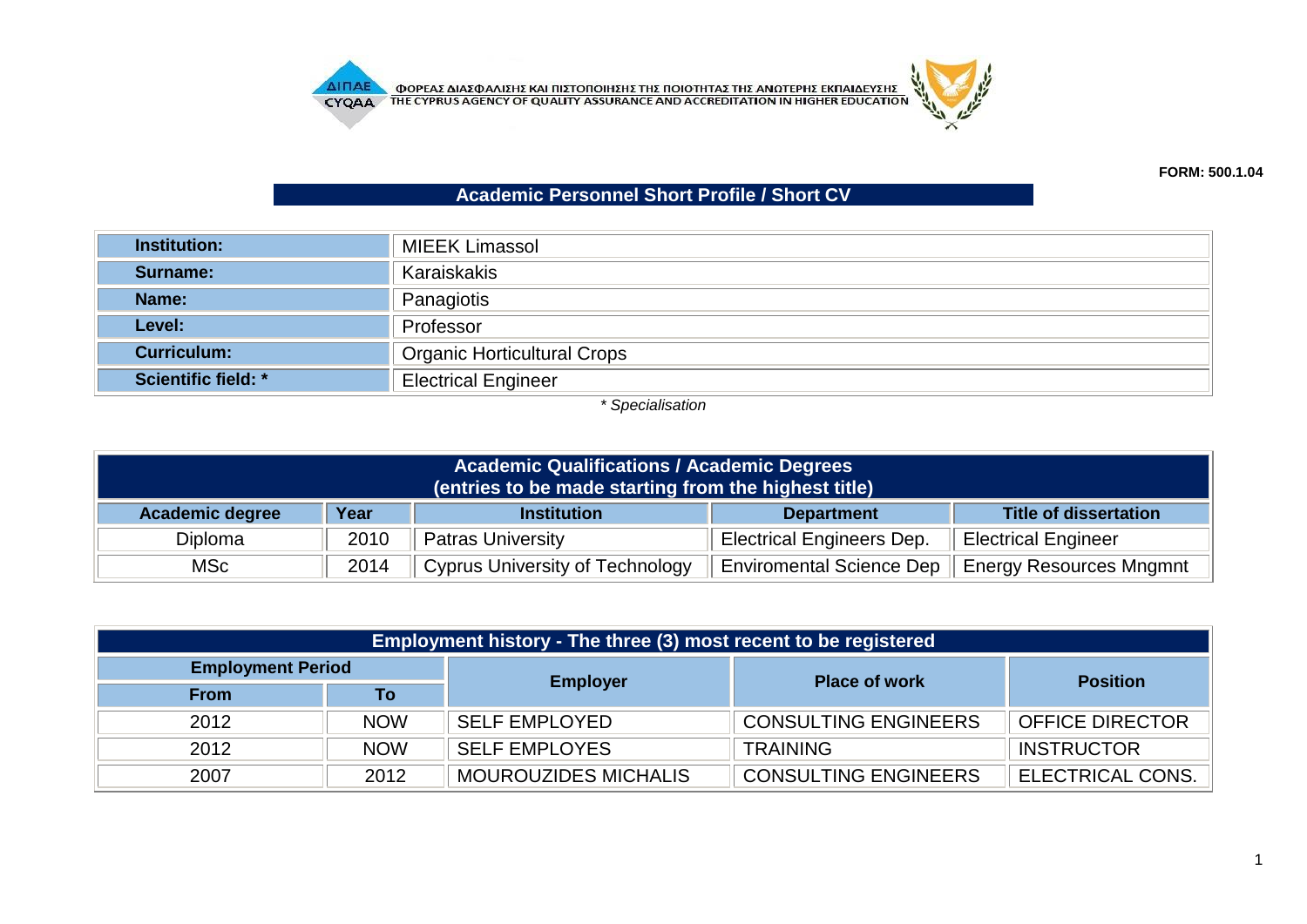| Main articles in scientific journals with critical reviews, monographs, books, conference editions. Enter the five (5) most<br>recent and five (5) selected - (maximum ten (10) |      |              |                      |                                                                    |      |              |
|---------------------------------------------------------------------------------------------------------------------------------------------------------------------------------|------|--------------|----------------------|--------------------------------------------------------------------|------|--------------|
| Ref.<br><b>Number</b>                                                                                                                                                           | Year | <b>Title</b> | <b>Other writers</b> | <b>Scientific Magazine</b><br>and Publisher /<br><b>Conference</b> | Vol. | <b>Pages</b> |
|                                                                                                                                                                                 |      |              |                      |                                                                    |      |              |

|                                                                                  | Reports (where applicable). Enter the five (5) most recent and five (5) selected - (maximum ten (10) |  |  |  |                    |  |
|----------------------------------------------------------------------------------|------------------------------------------------------------------------------------------------------|--|--|--|--------------------|--|
| Ref.<br>International / Local<br>Topic<br><b>Date</b><br>Place*<br><b>Number</b> |                                                                                                      |  |  |  | Role in the report |  |
|                                                                                  |                                                                                                      |  |  |  |                    |  |

\* Register the site, the city, etc.

| Research Projects. Enter the five (5) most recent and five (5) selected - (maximum ten (10)                |  |  |  |  |  |  |
|------------------------------------------------------------------------------------------------------------|--|--|--|--|--|--|
| Ref.<br><b>Title</b><br><b>Subsidy from:</b><br><b>Date</b><br>Role in research Project *<br><b>Number</b> |  |  |  |  |  |  |
|                                                                                                            |  |  |  |  |  |  |

*\*Role in Research Project: for instance Scientific Coordinator, Research Team Member, Researcher, Assistant Researcher, others.*

| Consulting Services and / or Participation in Boards / Committees - To be registered the five (5) most recent               |  |  |  |  |  |
|-----------------------------------------------------------------------------------------------------------------------------|--|--|--|--|--|
| <b>Period</b><br>Ref.<br><b>Main activities</b><br><b>Organization</b><br><b>Position or Service Title</b><br><b>Number</b> |  |  |  |  |  |
|                                                                                                                             |  |  |  |  |  |

| Awards / International Distinctions (where applicable). Enter the five (5) most recent and five (5) selected - (maximum ten<br>(10) |             |              |                    |  |  |
|-------------------------------------------------------------------------------------------------------------------------------------|-------------|--------------|--------------------|--|--|
| Ref.<br><b>Number</b>                                                                                                               | <b>Date</b> | <b>Title</b> | <b>Awarded by:</b> |  |  |
|                                                                                                                                     |             |              |                    |  |  |